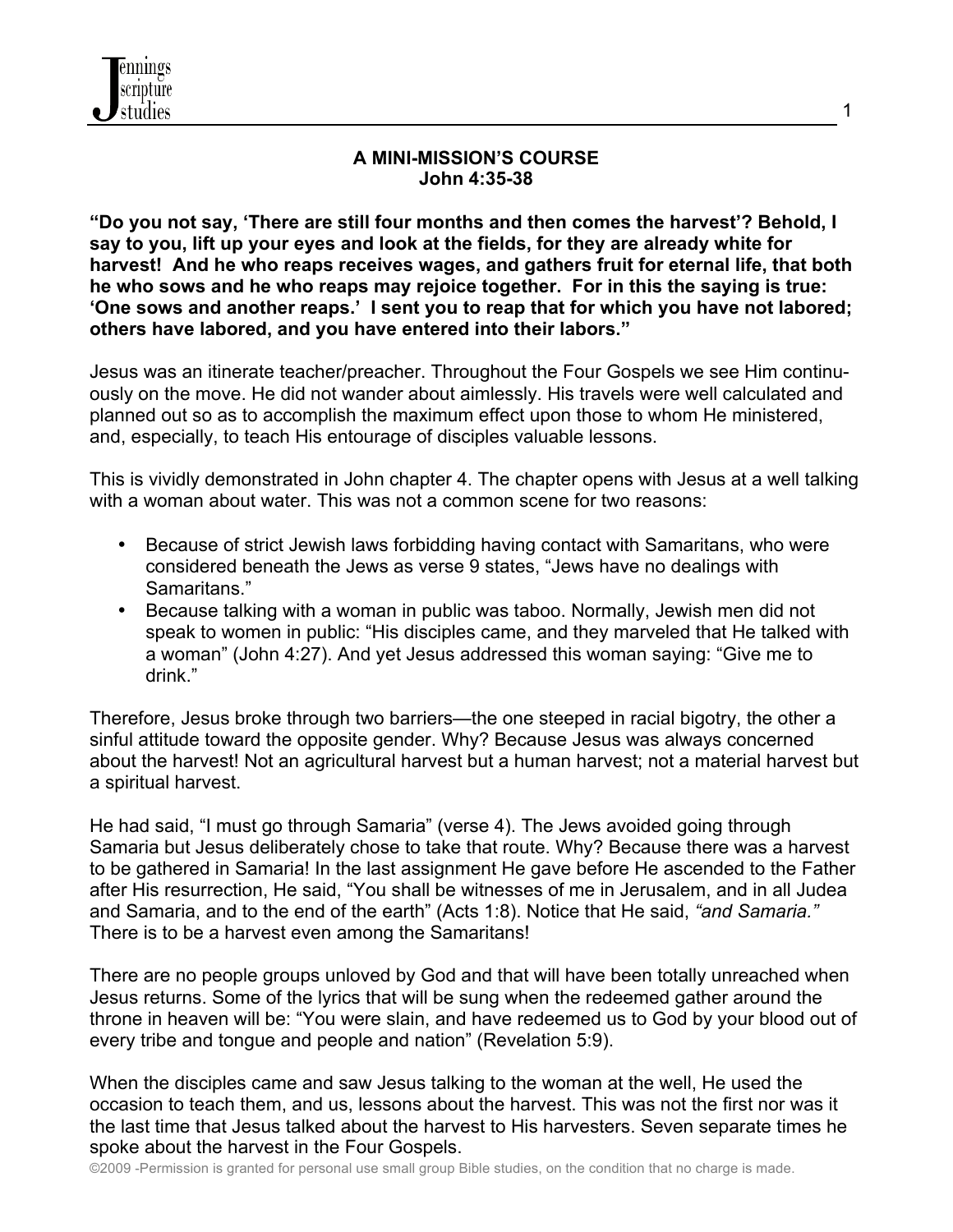We need repeated reminders that our ministry, as it relates to the lost, is one of harvesting. The harvest marks the end of the growing season, or the growing cycle. We live in the midst of the harvest fields, surrounded by souls that need to be gathered to the Savior. Constantly seeing the "fields that are ripe already for harvest" (John 4:35) we are prone to grow lethargic regarding the work of the harvest. However, Proverbs 10:5 is a warning: "He who gathers in summer is a wise son; He who sleeps in harvest is a son who causes shame."

Missions, evangelism, witnessing—by whatever name you call it, we must be everlastingly at it! This we see from the mini-missions course that Jesus gave the disciples at the well of Samaria. What can we learn about harvesting souls for heaven from the talk Jesus gave at the well? Four important points:

## **1. The Instructive Alert in His Harvesting Message.**

"Do you not say, 'There are still four months and then comes the harvest'? ….. they are already white for harvest!"

In the alert that Jesus gave His disciples there are at least three facts about the harvest that should motivate His harvesters to be about the business of harvesting. They are:

*a. The harvest time-element* – The time for harvesting is the present, the immediate, not four months away. The harvest is "now" - do not postpone until tomorrow what you can do today. The best time to do something worthwhile is between yesterday and tomorrow!

*b. The harvest condition* – The harvest is already ripe – "already white for harvest!" Jesus was reaping the harvest of His witness to the Samaritan woman, and the Samaritan woman was reaping the fruit of her testimony as well. Many in the village believed in Jesus Christ and were saved – harvested for heaven. Both the sower and the reaper of the Gospel seed rejoice when God's grace is received and people are saved.

*c. The harvest places* – "look at the fields" – plural. There are many "fields".

What the Lord said to His disciples is a very important passage in the Bible, especially to all mission-minded local churches. There is a noticeable indifference among the converted about the plight of the unconverted. They have been harvested but are indifferent to those who are in danger of destruction;

-Indifference blurs our spiritual vision;

- -Indifference blunts our awareness;
- -Indifference subdues our real purpose;

-Indifference robs our opportunities;

-Indifference reveals the callousness toward Christ's commission;

-Indifference demonstrates our lack of compassion.

# **2. The Investigative Action that is Essential to Harvesting.**

"….lift up your eyes and look…"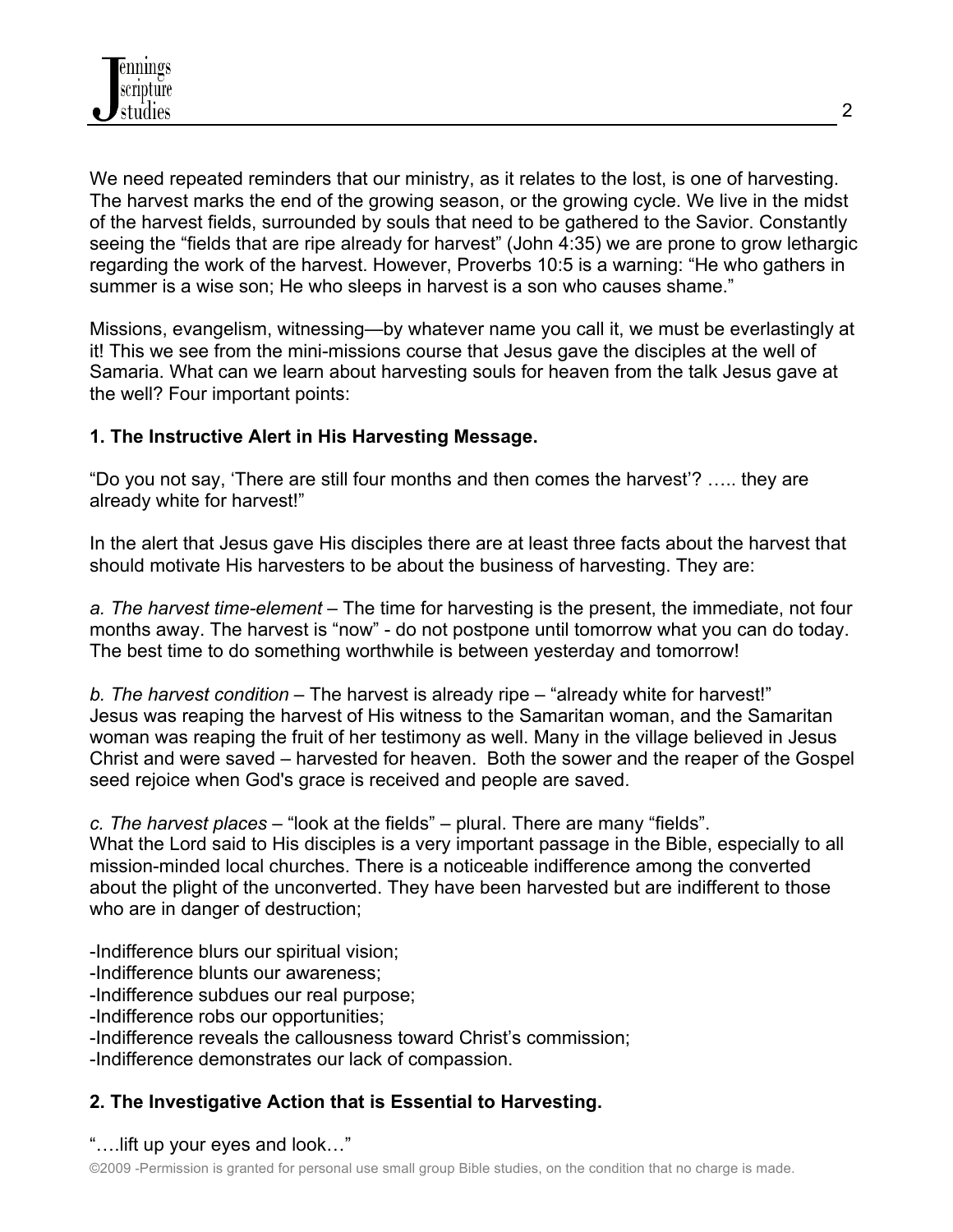Jesus said that there are two deliberate actions that harvesters need to take: (1) "lift up your eyes" and (2) "look." That is, face the fields and then focus upon the lostness of humanity. Be done with self-centeredness!

Why do we lose sight of the peril of souls all around us? Is it because our eyes are downcast and looking at that which only pertains to self-interest? Paul said to the Philippians "Let each of you look out not only for his own interests, but also for the interests of others" (Philippians 2:4).

Helen Keller was asked once "What would be worse than being born blind?" to which she replied "Having sight without a vision." How is your view of the world? The vision I am talking about goes beyond the natural sight of our physical eyes. It goes to the heart of the matter – not what we see at our feet but what is possible to be seen.

We can't see that for which we do not look. There is more to be seen than meets the eye. A 5th grade S.S. class was asked to go home and count the stars in the sky as part of their next S.S. lesson. They came back with various numbers. Some said 100, some said 1,000, some said a million. Finally the teacher asked a little boy who had said nothing, "How many stars did you count?" He replied, "3". The teacher asked how did you only see 3? He said, "I guess we just have a small backyard." That's our problem when it comes to seeing the harvest potential, we have a small backyard.

Dare we to look discerningly? The Greek word translated "look" is *"theaomai"* and means "to look closely at; to perceive." This is not just a glimpse or a glance but a gaze. Look until you perceive the drastic condition of the Christless crowds all about you and if the sight does not move you to compassion your heart is stone cold!

In 2 Kings chapter 9 there is a story about four lepers who found treasure. "Then they said to one another, "We are not doing right. This day is a day of good news, and we remain silent. If we wait until morning light, some punishment will come upon us. Now therefore, come, let us go and tell the king's household" (verse 9).

## **3. The Intensive Activity that is Required in Harvesting.**

"Jesus said to them, "My food is to do the will of Him who sent Me, and to finish His *work"* (John 4:34). Again in verses 37 and 38 He says, "'One sows and another reaps.' I sent you to reap that for which you have not *labored*; others have *labored*, and you have entered into their *labors*."

In the above verses the word *"work"* and the words *"labored", "labors"* and *"labor"* occur 4 times. The intensive activity that is required in harvesting, whether an agricultural harvest or a spiritual harvest, is work, labor—the expenditure of physical, mental and emotional energy!

A farmer knows what work is, and hard work at that. There is more to harvesting than just reaping the crop. There is the preparation of the soil, the sowing of the seed, the watering of the plant, the cultivation of it before there is the harvesting. All of these activities require intense labor.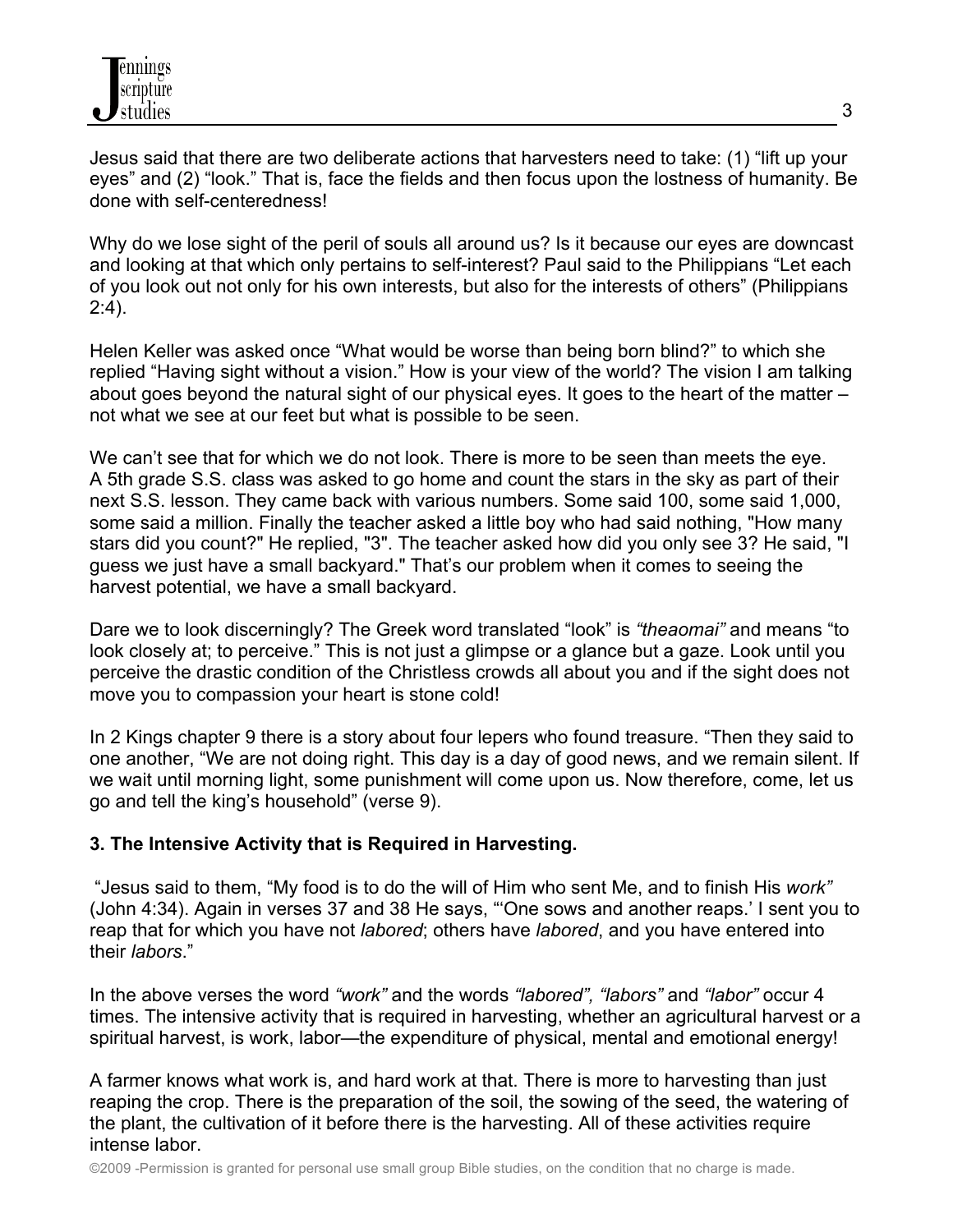

When Jesus talked about harvesting He was speaking about all of the above activities as other passages of scripture emphasize. He speaks to this point in verses 37 and 38 when He said, "'One sows and another reaps.' I sent you to reap that for which you have not labored; others have labored, and you have entered into their labors."

In I Corinthians 3:6-8 the Apostle Paul wrote, "I have planted, Apollos watered; but God gave the increase. So then neither is he that plants any thing, neither he that waters; but God that gives the increase. Now he that plants and he that waters are one: and every man shall receive his own reward according to his own labor." And, in verse 9 he says, "We are God's fellow workers."

What a privilege it is to work with God in His harvest field! This is called the divine/human cooperative. "We are God's fellow workers." It almost sounds too good to be true! Yet there are many who claim Christ as Savior but are not cooperating with Him in His labor. Saved but not serving.

### **4. The Incentive Announced to the Faithful Harvesters.**

"….he who reaps receives wages, and gathers fruit for eternal life, that both he who sows and he who reaps may rejoice together" (John 4:36).

Again, Paul writes, "…every man shall receive his own reward according to his own labor" (1 Corinthians 3:8)

To have the privilege of working along with God is wonderful but, in addition to that, faithful workers in the Lord's harvest fields will be rewarded. Jesus said, "Behold, I am coming quickly, and My reward is with Me, to give to every one according to his work" (Revelation 22:12). What an incentive for faithful field-hands of the Master!

"If we consider the staggering nature of the rewards promised in the Gospels, it would seem that our Lord finds our desires, not too strong, but too weak." (Swindoll, Improving Your Serve)

> Earth for work, heaven for wages; This life for the battle, another for the crown; Time for employment, eternity for enjoyment. - Thomas Guthrie

### **Conclusion**

Did you miss five little words that Jesus spoke which sum up our mission on earth? The words are **"I sent you to reap."** (Verse 38) We are either missionaries or we are a mission field!

A one-legged school teacher from Scotland came to J. Hudson Taylor to offer himself for service in China. "With only one leg, why do you think of going as a missionary?" asked